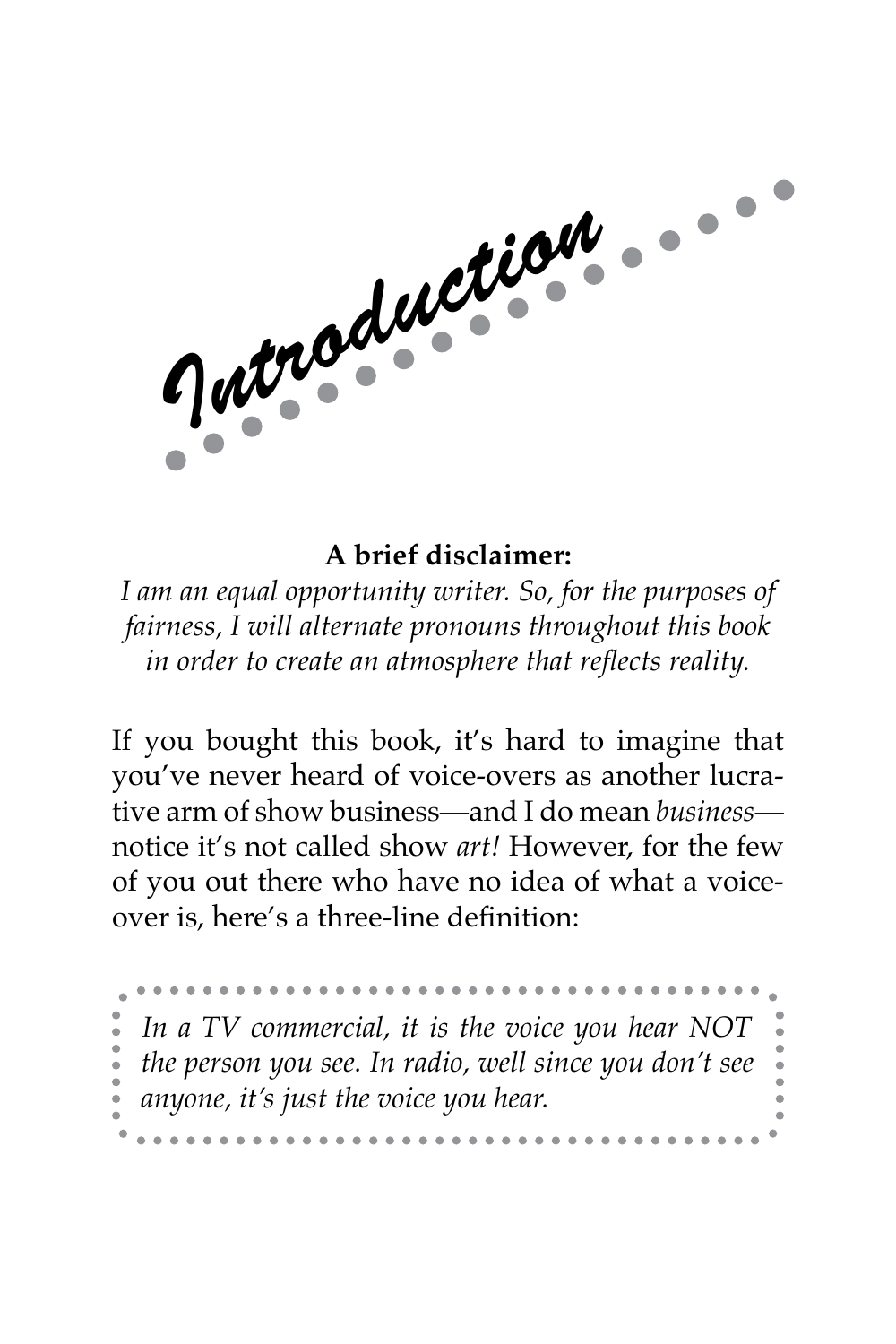The Business of voice-overs has been around long before me—and that's a long time. Since writing my first book, "Take It From The Top!, How To Earn Your Living In Radio & TV Voice-Overs," the basics haven't changed—you still have to know the ins and outs of the industry, you have to be really good AND you still need a competitive demo reel. Notice I didn't say "demo CD." Although the technology has progressed, it's still referred to as a demo reel—that hasn't changed.

But here's what has changed… we now work mainly from the Internet. Before the Net, you were only able to work in your local market.

For the most part, you had to be in one of the governing unions (such as SAG or AFTRA), you had to be represented by an agent and of course you had to show up, in person, at the audition site.

The Internet has completely changed all that.

It has opened the doors to job opportunities for everyone—no matter where you happen to live. You don't *have* to be in a union, you don't *need* an agent and, get this: You audition at home from your home recording studio set up!

Well, that's the good news. What's not so good is that the Internet has also opened the door to some people whose qualifications are less than credible.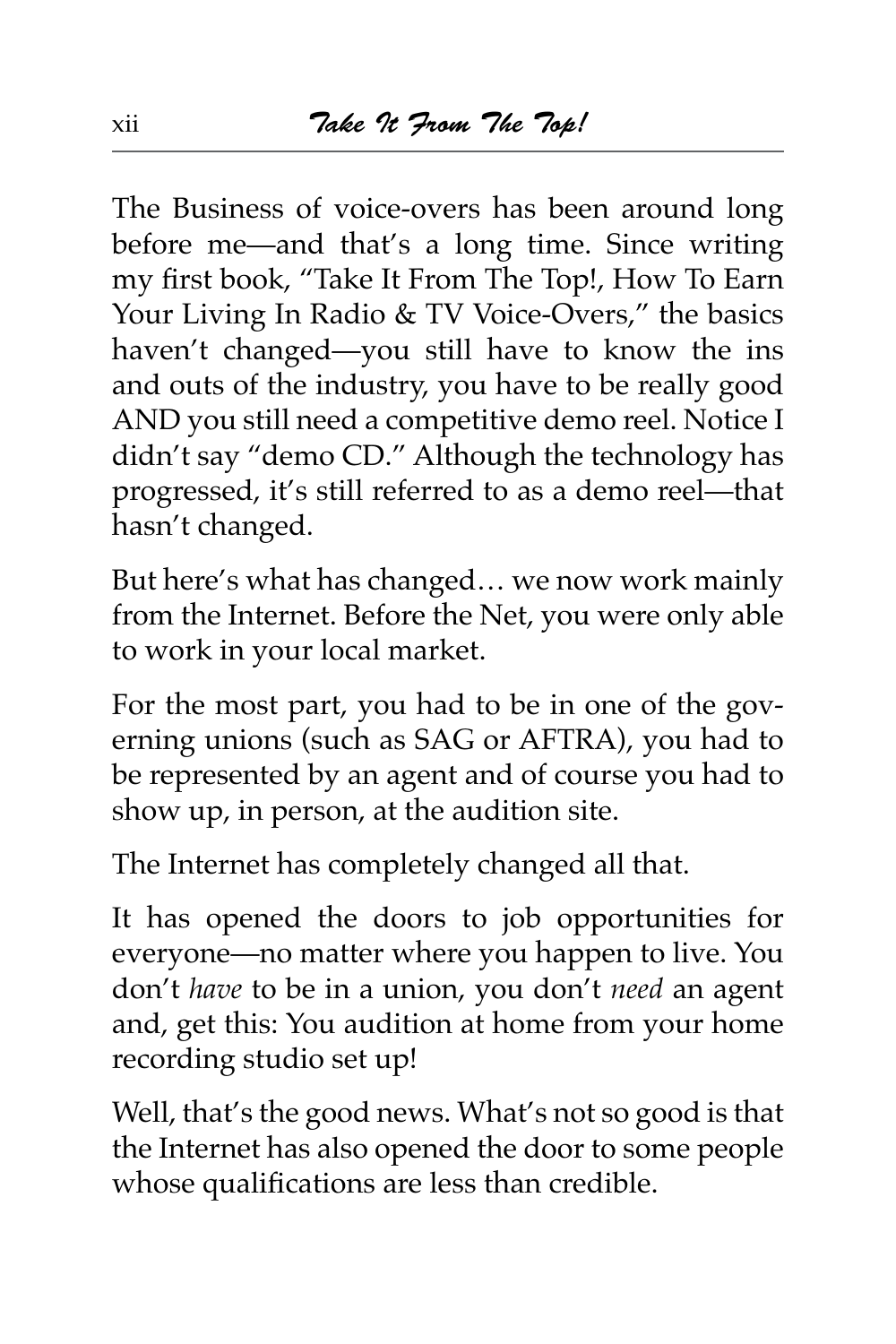I'm hoping that this book, along with my website (www.takeitfromthetop.com) gives you enough solid information—to help you make intelligent, thoughtful choices.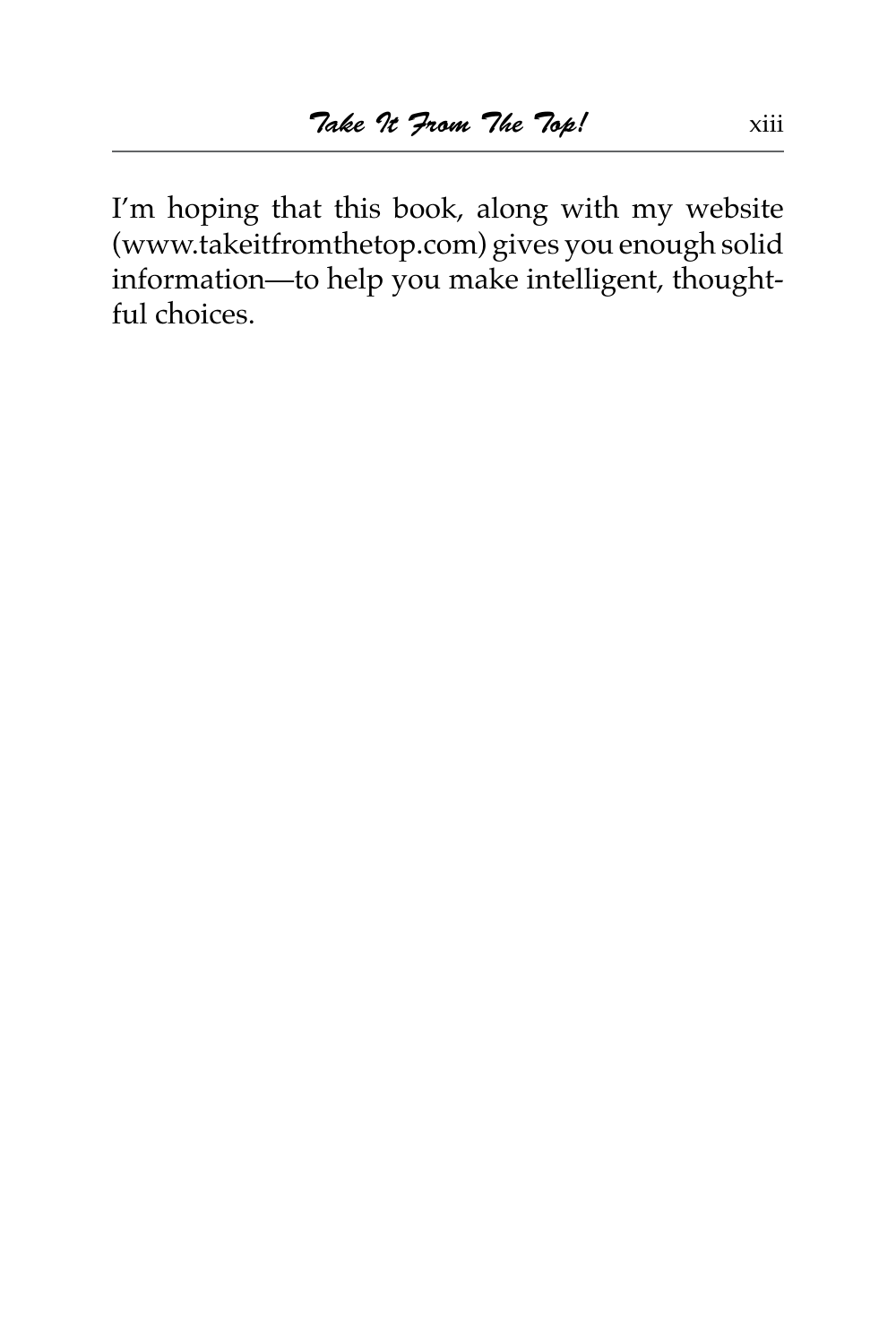

In order to properly market yourself on the web, you will need the following:

- Computer and printer
- Internet capabilities (It's suggested you have high-speed cable or DSL)
- Home studio setup (covered in detail later)
- A competitive demo reel sitting on your hard drive (also a topic covered later)
- And, above all, a marketing plan—a strategy

Every exhibit in this book is merely a sample of what is available. You are only limited by your stick-to-itive-ness and your imagination. But remember, with all the benefits the web affords, there are these words of caution:

Research wisely. Ask questions. COMPARE!